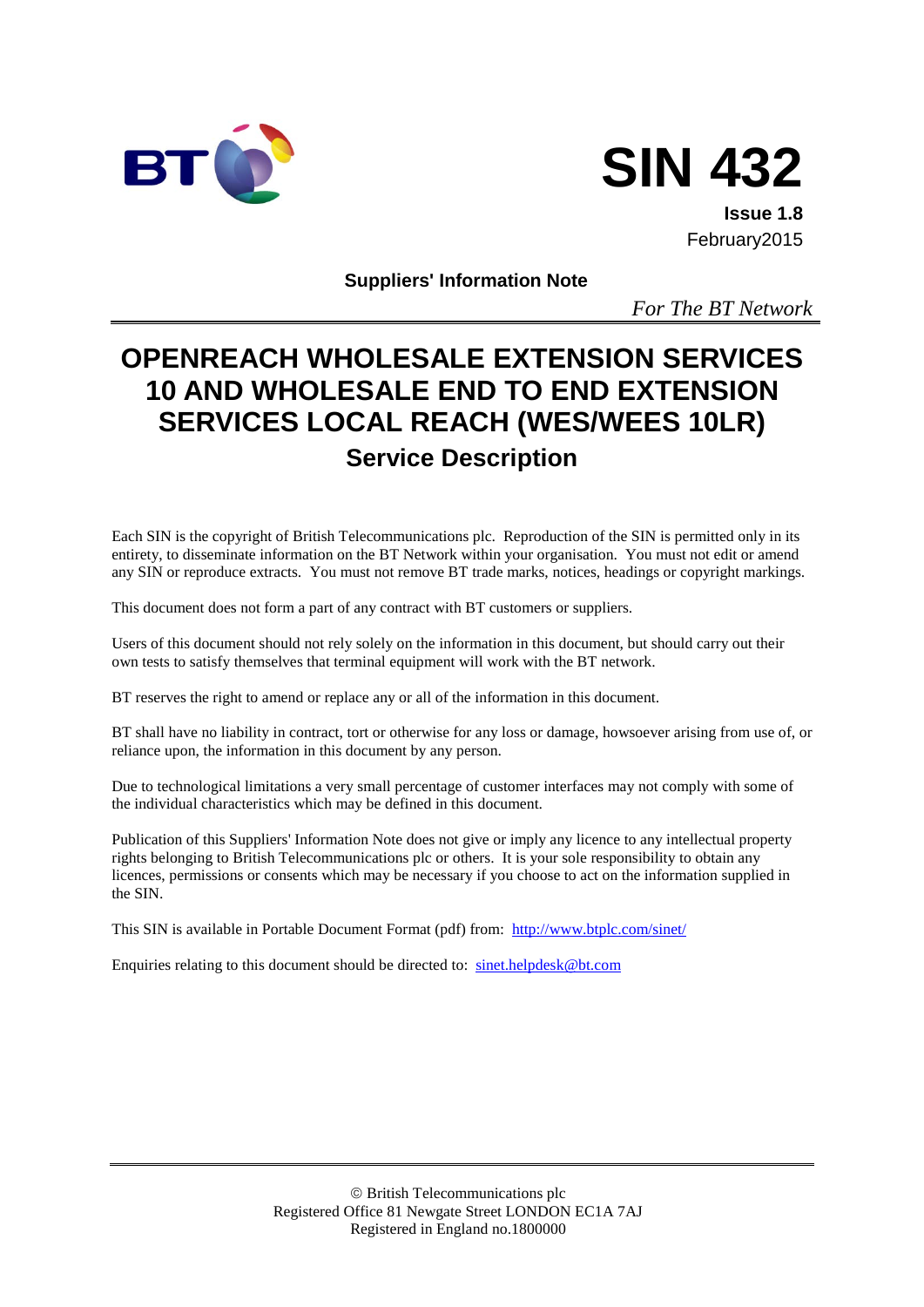## **CONTENTS**

| $\mathbf{2}$     |  |
|------------------|--|
| 2.1              |  |
| 2.2              |  |
| 3                |  |
| 3.1              |  |
| 3.2              |  |
| 3.3              |  |
| $\boldsymbol{4}$ |  |
| 4.1              |  |
| 4.2              |  |
| 4.3              |  |
| 4.4              |  |
| 5                |  |
| 6                |  |
| 7                |  |
| 8                |  |

# Figures:

| Tables: |  |
|---------|--|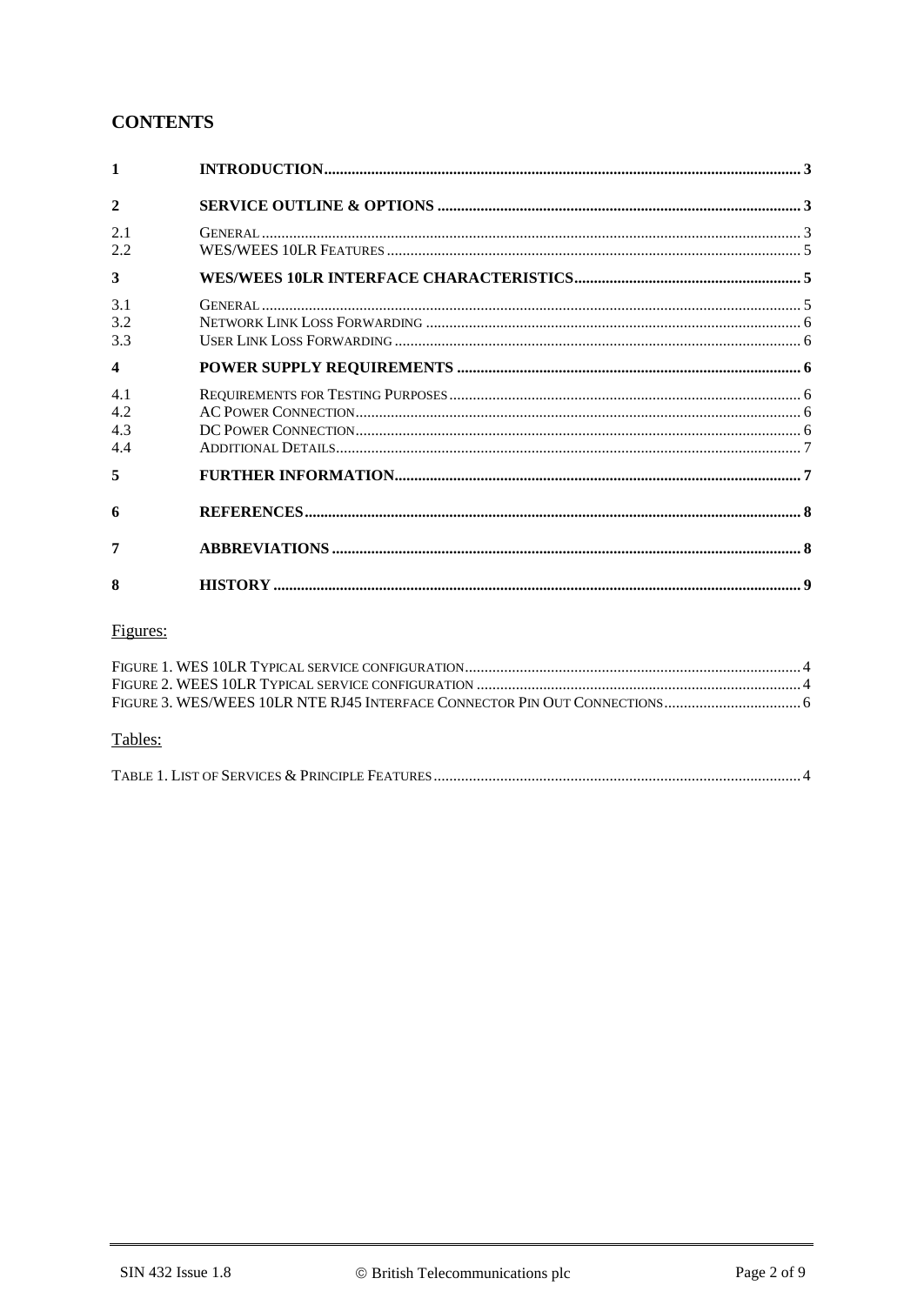## **1 Introduction**

This Suppliers Information Note (SIN) describes the interfaces provided with the Openreach Wholesale Extension Services 10 Local Reach (WES 10LR) and Wholesale End to End Extension services Local Reach (WEES10LR). It also provides additional general information on this WES Service and on some of the physical aspects of the NTEs currently being deployed for new orders. This SIN is primarily intended to provide interface and service information to be used by Terminal Equipment (TE) manufacturers and developers.

WES/WEES services are high speed, point-to-point data circuits that are permanently connected and available 24 hours a day, 365 days per year. WES provides a secure link between a third party customer Site and the Communications Provider's (CP's) network at a CP's Site. WEES provides a secure link between a third party site and another third party site.

Any specific technology mentioned in this document is current as of today, however it may be subject to change in the future. Should the specification of the interface be changed, this will be notified by a new issue of this SIN. Openreach reserves the right to adapt technology to deliver WES as new developments are made. All services are delivered over an uncontended transmission path.

#### SPECIAL NOTICE

Openreach has formally notified the withdrawal from new supply of all WES WEES BES products up and including 1Gbit/s as from  $1<sup>st</sup>$  June 2011 along with the removal of all modify options (Bandwidth upgrade, shift, re-site & rearrange) as from 1st June 2013

Openreach have notified End of Support as from 1 April 2018 for all WES WEES BES (up to and including 1Gbits). Please refer to Openreach briefing GEN061/14 [\(www.openreach.co.uk\)](http://www.openreach.co.uk/)

WES WEES BES 2.5Gbit/s and 10Gbit/s will remain available along with WES Aggregation

## **2 Service Outline & Options**

#### **2.1 General**

The Openreach Wholesale Extension Services and Wholesale End to End Extension Services allow a user to interconnect Ethernet - CSMA/CD Local Area Network segments conforming to ISO/IEC 8802-3 (IEEE 802.3)<sup>[\[1\]](#page-7-0)</sup> standards.

The WES/WEES 10LR services operate at a data transmission rate of 10 Mbit/s between the NTEs.

Openreach does not offer any remote management on these services.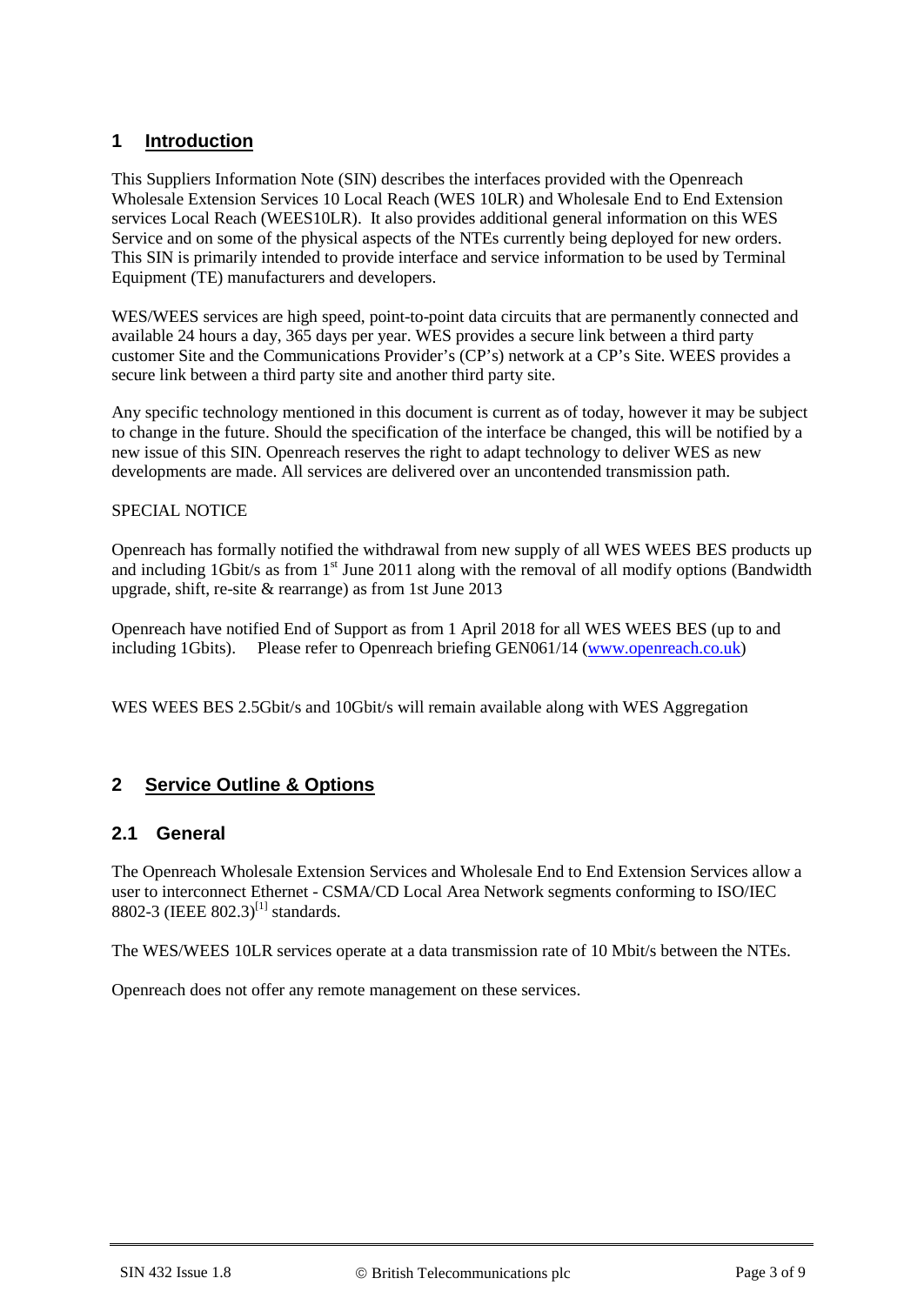| Wholesale<br>Extension<br>Service:<br>WES/<br><b>WEES</b> | Principal<br>Ethernet<br><b>Network</b><br>Service<br>Characteristic: | Interface             | Maximum<br>allowable <b>Radial</b><br>Distances between<br>Premises / Sites:<br>(Note 1) | Maximum<br><b>Route &amp; Range</b><br><b>Distances</b><br>between<br>Premises / Sites:<br>(Note 2) | Half / Full<br>Duplex<br>Operation: |
|-----------------------------------------------------------|-----------------------------------------------------------------------|-----------------------|------------------------------------------------------------------------------------------|-----------------------------------------------------------------------------------------------------|-------------------------------------|
| 10LR                                                      | <b>Bridge</b>                                                         | $10BaseT -$<br>(RJ45) | 3.5km                                                                                    | 10km                                                                                                | <b>Full Duplex</b><br>only          |

#### Key to explanatory Notes above:

- Note 1. This is the direct distance "as the crow flies" between the site locations.
- Note 2. The maximum Route distance is the limiting factor of either the physical transmission limit between NTEs over the provided interconnecting fibre optic cables, or alternatively the maximum range that the service may be extended to due to other technical considerations (e.g. propagation or round trip delay).

#### **Table 1. List of Services & Principle Features**

A schematic of the WES10LR service arrangement is shown in [Figure 1.](#page-3-0)



<span id="page-3-0"></span>**Figure 1. WES 10LR Typical service configuration**

A schematic of the WEES10LR service arrangement is shown in Figure 2.



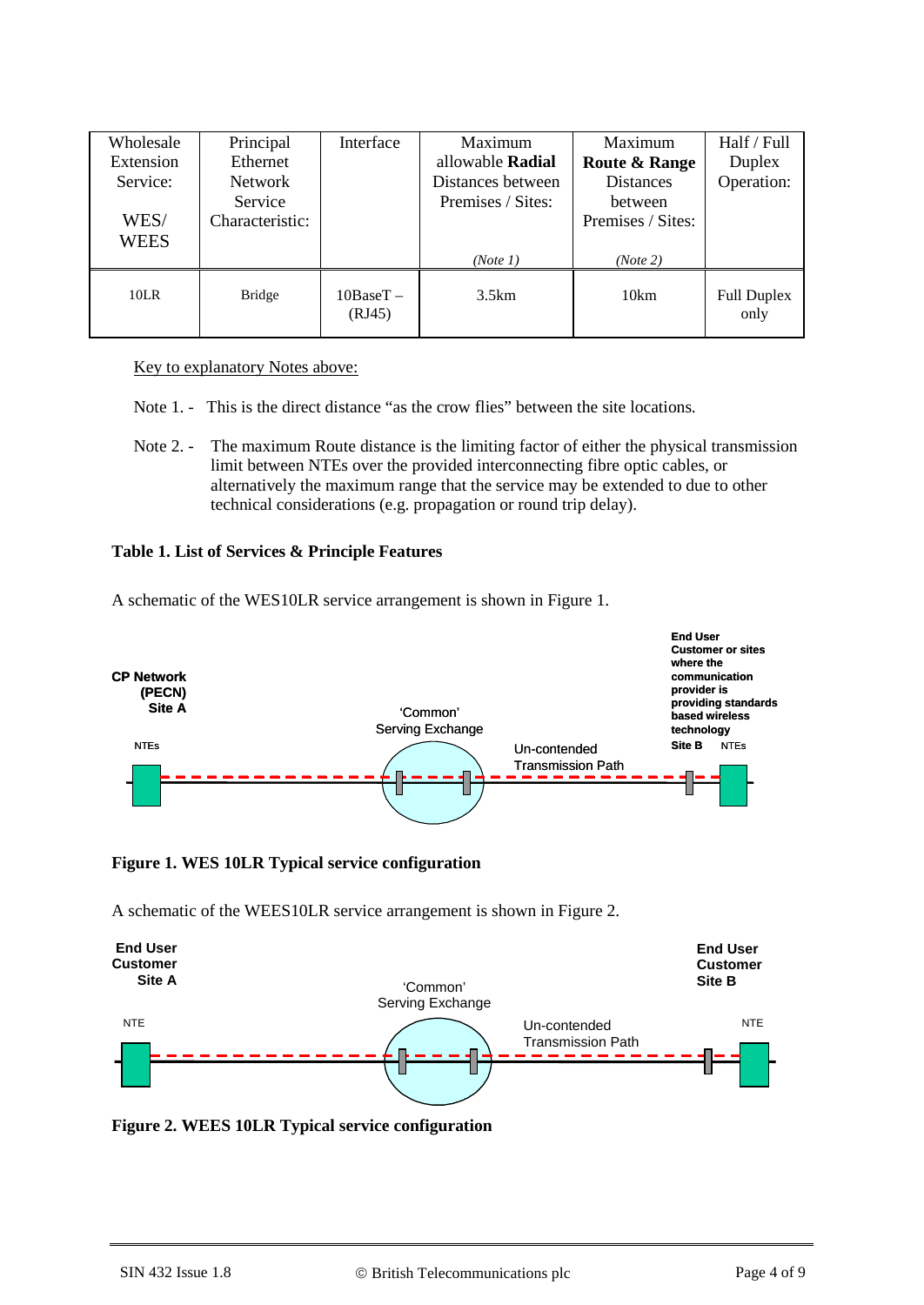WES/WEES 10LR service offers, additionally, the (Bridge) feature of automatically learning and filtering the transmission of traffic destined for the local end based on MAC addresses.

The overall design of the complete network, and the included WES circuit, will need to be within the normal operating ranges and parameters of Ethernet to operate satisfactorily.

## **2.2 WES/WEES 10LR Features**

This service includes the IEEE  $802.1d^{[2]}$  Bridging functionality, which allows for the Learning and Filtering of traffic packets destined for those hosts connected at the local end. Packets destined for these local end (MAC) addresses will not be forwarded across the transmission path to the distant end, after these (MAC) addresses have been learnt and until the system's Cache memory has been refreshed after a host has been removed.

The Full Duplex option is in accordance with IEEE  $802.3x^{[3]}$ . The WES 10LR NTE is only offered with Full Duplex.

The WES/WEES 10LR NTE is capable of transmitting frame sizes from 64 bytes to a maximum of 1548 bytes. This is to maintain compatibility with a number of frame tagging formats, in particular VLAN tagging as specified in IEEE  $802.1q^{[4]}$  with 1522 byte frame size.

*Note. The definition of frame lengths includes the 4 byte CRC but does not include any preamble.*

A current limitation of the WES/WEES 10LR NTE is the blocking of certain Layer 2 control protocols, e.g. Bridge Protocol Data Unit (BPDU – Spanning Tree).

#### **3 WES/WEES 10LR Interface Characteristics**

#### **3.1 General**

The interface supports Ethernet, operating at 10 Mbit/s. The interface requirements are specified in the 10BaseT Clause 14 of ISO/IEC 8802.3 (IEEE 803.2)<sup>[1]</sup>.

Attention is drawn to the Intellectual Property Rights (IPRs) set out in the preface of this agreed International standard. It is the responsibility of the TE supplier to ensure that they have the necessary rights from the owner of the IPR. The IPR owner has stated that they are willing to negotiate licences under reasonable and non-discriminatory terms and conditions with applicants throughout the world.

The Openreach interface is at the Network Termination Point (NTP), i.e. the point of connection between the Openreach Network Terminating Equipment (NTE) and attached equipment, and is presented at an RJ-45 type socket. The connector pin outs are shown for information in [Figure 3.](#page-5-0)

Any Category 5 connecting cords between the NTE and attached equipment should be no longer than 100m.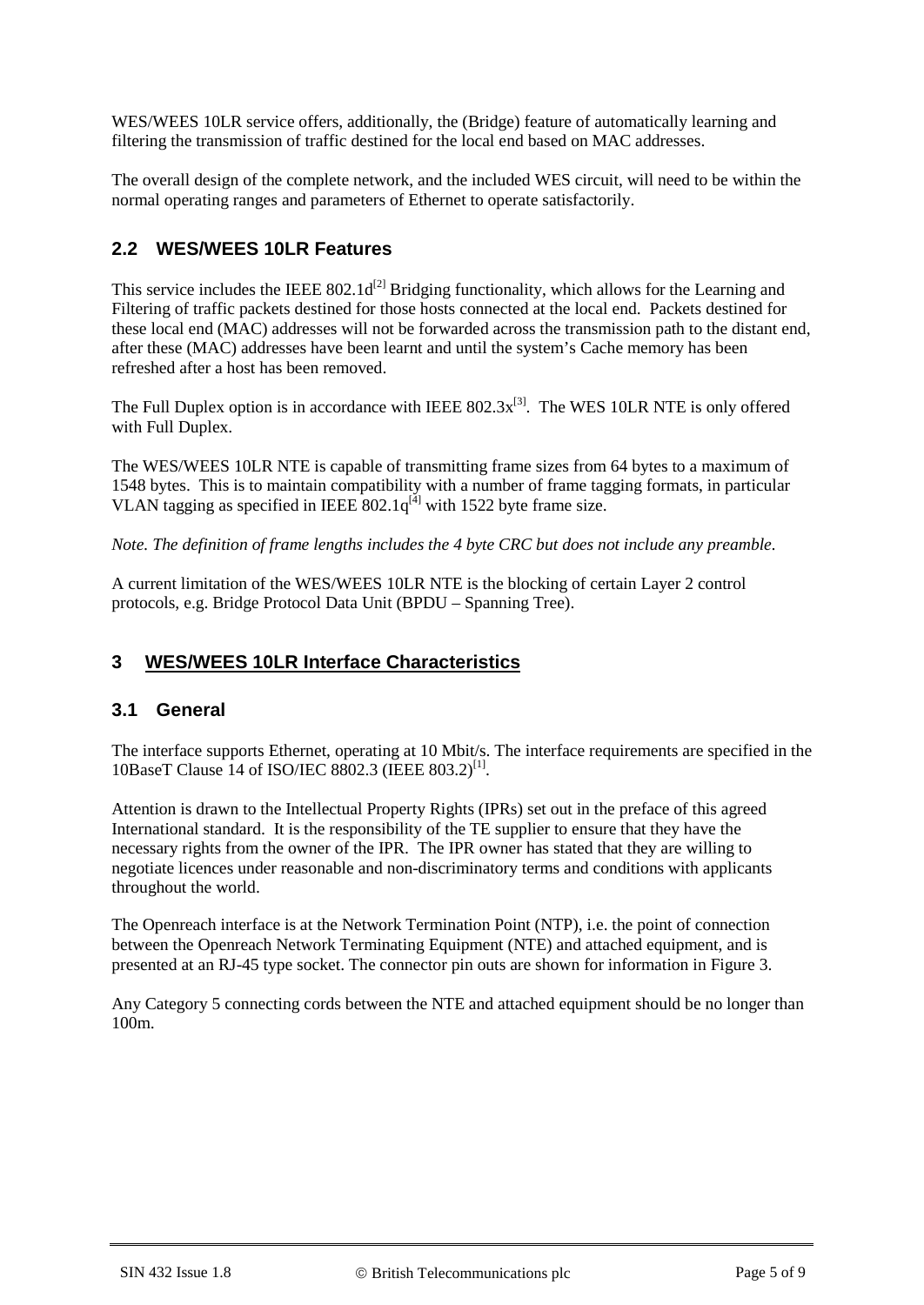

Note: WES/WEES 10LR equipment is always compliant to the above

#### <span id="page-5-0"></span>**Figure 3. WES/WEES 10LR NTE RJ45 Interface Connector Pin Out Connections**

## **3.2 Network Link Loss Forwarding**

When a break is detected on the Openreach network link, the customer interface (RJ-45 port) is shut down to indicate the state of the infrastructure. This continues until such time as the network break is repaired.

## **3.3 User Link Loss Forwarding**

User Link Loss Forwarding (U-LLF) is not available on WES/WEES Local Reach.

#### **4 Power Supply Requirements**

#### **4.1 Requirements for Testing Purposes**

In addition to the NTE and Chassis powering requirements in [4.2,](#page-5-1) a spare 50Hz AC mains supply 13A socket should also be provided in close proximity to the NTEs to power BT test equipment, during both initial commissioning and subsequent maintenance support activities.

## <span id="page-5-1"></span>**4.2 AC Power Connection**

The Openreach NTE is locally powered by the customer's 50Hz AC mains supply, in the form of two provided standard 13A power sockets. These sockets should be in close proximity to the NTE installation location. Connection between Openreach equipment and the power sockets will be made using two standard IEC320 power leads fitted with standard 13A plugs. The NTE itself has dual power supply units internally, thus two mains supply sockets are to be provided.

For most installations:

This will require two mains connection for each single service card NTE provided, and the consumption of the Openreach NTE and power unit chassis in this unmanaged service arrangement will be no more than 50 Watts per NTE.

## **4.3 DC Power Connection**

The DC In-Line (Molex) connector is specified as the standard method of connecting DC power by Openreach, and represents the "Demarcation Point" between Openreach and the customer. At their site, the customer is required to provide suitable power and earth connections up to the demarcation point, and be responsible for the supply, wiring and labelling up to the demarcation point. Openreach will not supply or install the DC distribution system as part of the standard Ethernet installation.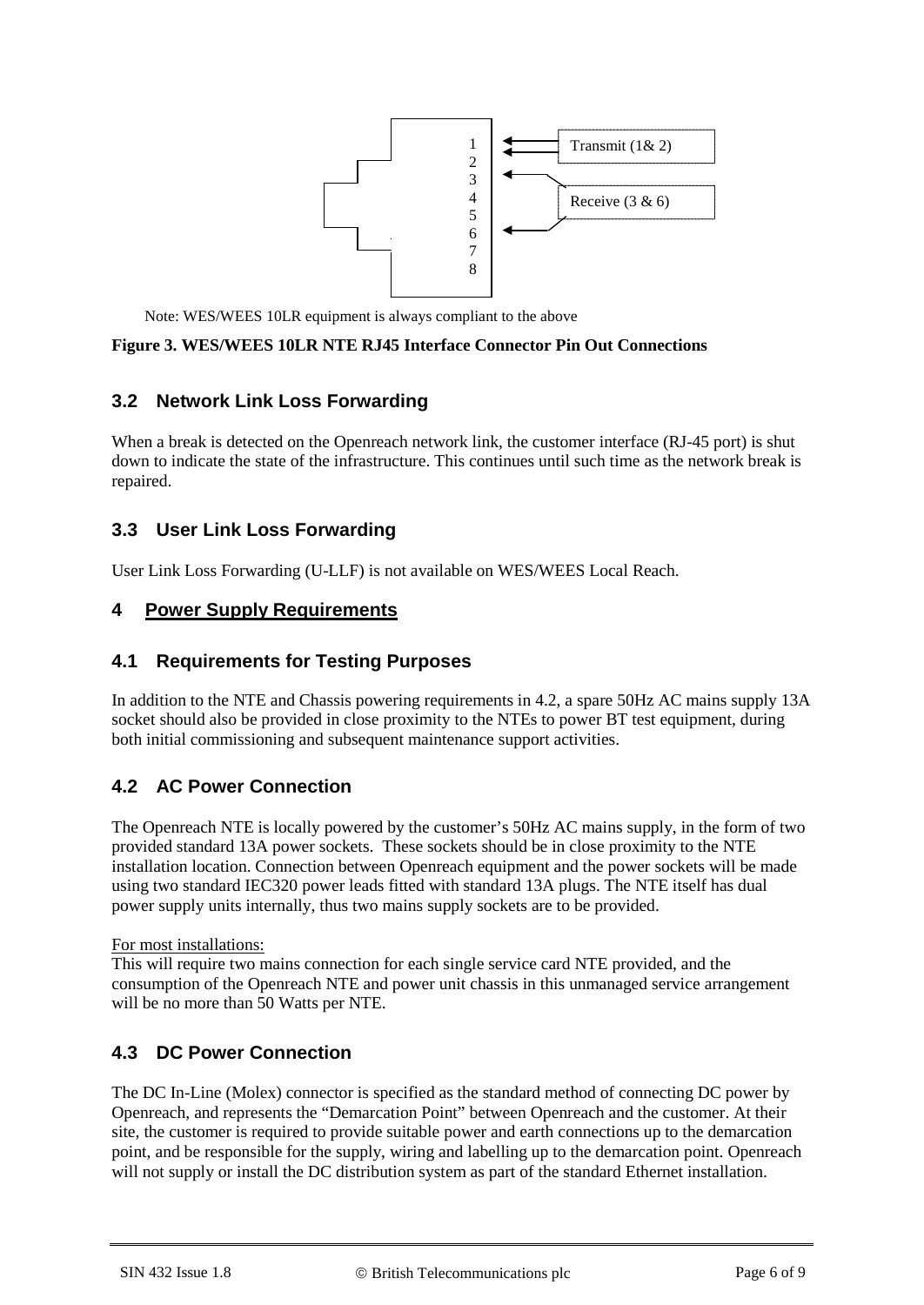#### **Customer-provided wiring up to the Openreach specified In-Line connector**

Wiring, MCB isolation or fuse (i.e. C Type MCB or Cartage Fuse), must be provided by the customer, up to and including the DC in-line connector, as per BT's requirements stated within the 'DC Power Planning and Installation Guide for WES-BES Products' document with respect to:

- (i) Correctly rated MCB/Fuse: refer to the WES/WEES product handbook for correct rating
- (ii) Correct labelling of wiring and MCB/fuse positions compliant with BS 7671,
- (iii) Correct size of cable for required voltage drop at required maximum current,
- (iv) Separately fused isolatable  $A \& B$  power supplies, as detailed in the 'DC Power Planning and Installation Guide for WES-BES Products' document.

The in-line connector has a maximum current handling capability of 11A, and is not to be used for equipment requiring greater than a 11A supply (such as the Nortel OPTera 5200 equipment, which require 20A feeds).

#### **4.4 Additional Details**

For further details on the provision of DC Power, see the 'DC Power Planning and Installation Guide for WES-BES Products' available on the Openreach Ethernet website [http://www.openreach.co.uk/orpg/products/wes/wes\\_secondary.do](http://www.openreach.co.uk/orpg/products/wes/wes_secondary.do)

If there is a conflict between DC power information contained in the 'DC Power Planning and Installation Guide for WES-BES Products' and the SIN document, the order of precedence shall be as follows:

(a) DC Power Planning and Installation Guide for WES-BES Products (b) SIN

## **5 Further Information**

For enquiries concerning connection availability between particular sites and for further "sales and marketing" information please contact your Openreach Sales & Relationship Manager, or see [http://www.openreach.co.uk/orpg/products/wes/eoiwes.do.](http://www.openreach.co.uk/orpg/products/wes/eoiwes.do)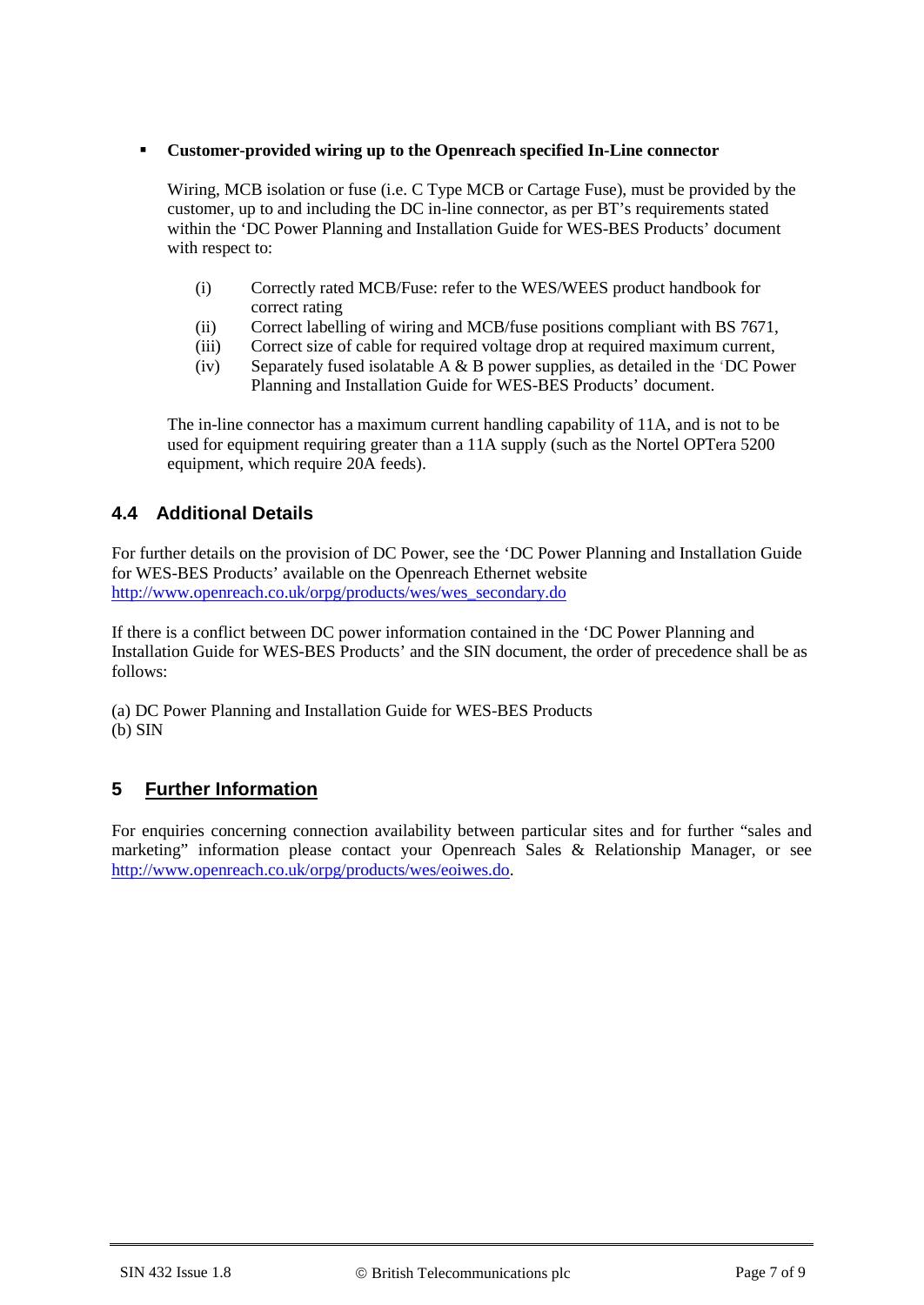## **6 References**

<span id="page-7-1"></span><span id="page-7-0"></span>

| Ref:  | Standard /<br>Requirement: | Title / Description:                                                                                                                                   | Date: |
|-------|----------------------------|--------------------------------------------------------------------------------------------------------------------------------------------------------|-------|
| [1]   | <b>ISO/IEC 8802-3</b>      | ISO/IEC edition of ANSI/IEEE 802.3 CSMA/CD Ethernet<br>Standard. (Clauses within the ISO document correspond to<br>clauses within IEEE 802.3 document) |       |
| $[2]$ | IEEE 802.1d                | IEEE Recommendations for Bridging: Learning and Forwarding                                                                                             |       |
| $[3]$ | <b>IEEE 802.3x</b>         | IEEE Recommendations for Local and Metropolitan Area<br>Networks: Specification for 802.3 Full Duplex                                                  | 1997  |
| [4]   | IEEE 802.1q                | <b>IEEE Recommendations for Virtual LANs</b>                                                                                                           | 1998  |

<span id="page-7-3"></span><span id="page-7-2"></span>For further information or copies of referenced sources, please see document sources at <http://www.btplc.com/sinet/>

# **7 Abbreviations**

| <b>ANSI</b>    | <b>American National Standards Institute</b>                              |  |
|----------------|---------------------------------------------------------------------------|--|
| $\bf CP$       | <b>Communications Provider</b>                                            |  |
| <b>BPDU</b>    | Bridge Protocol Data Unit                                                 |  |
| <b>CSMA/CD</b> | Carrier Sense Multiple Access with Collision Detection { Ethernet }       |  |
| <b>IEC</b>     | <b>International Electrotechnical Commission</b>                          |  |
| <b>IEEE</b>    | Institute of Electrical and Electronics Engineers {USA}                   |  |
| <b>IPR</b>     | <b>Intellectual Property Rights</b>                                       |  |
| <b>ISO</b>     | <b>International Standards Organisation</b>                               |  |
| <b>ITU-T</b>   | International Telecommunications Union - Telecoms Sector {formerly CCITT} |  |
| <b>LAN</b>     | Local Area Network                                                        |  |
| LR             | <b>Local Reach</b>                                                        |  |
| <b>MAC</b>     | Media Access Control (& Hardware Device Address)                          |  |
| <b>NTE</b>     | <b>Network Terminating Equipment</b>                                      |  |
| <b>NTP</b>     | <b>Network Terminating Point</b>                                          |  |
| <b>PECN</b>    | Providers of Electronic Communications Networks                           |  |
| <b>SHDS</b>    | <b>Short Haul Data Service</b>                                            |  |
| <b>SIN</b>     | Suppliers' Information Note                                               |  |
| TE             | <b>Terminal Equipment</b>                                                 |  |
| <b>WES</b>     | <b>Wholesale Extension Services</b>                                       |  |